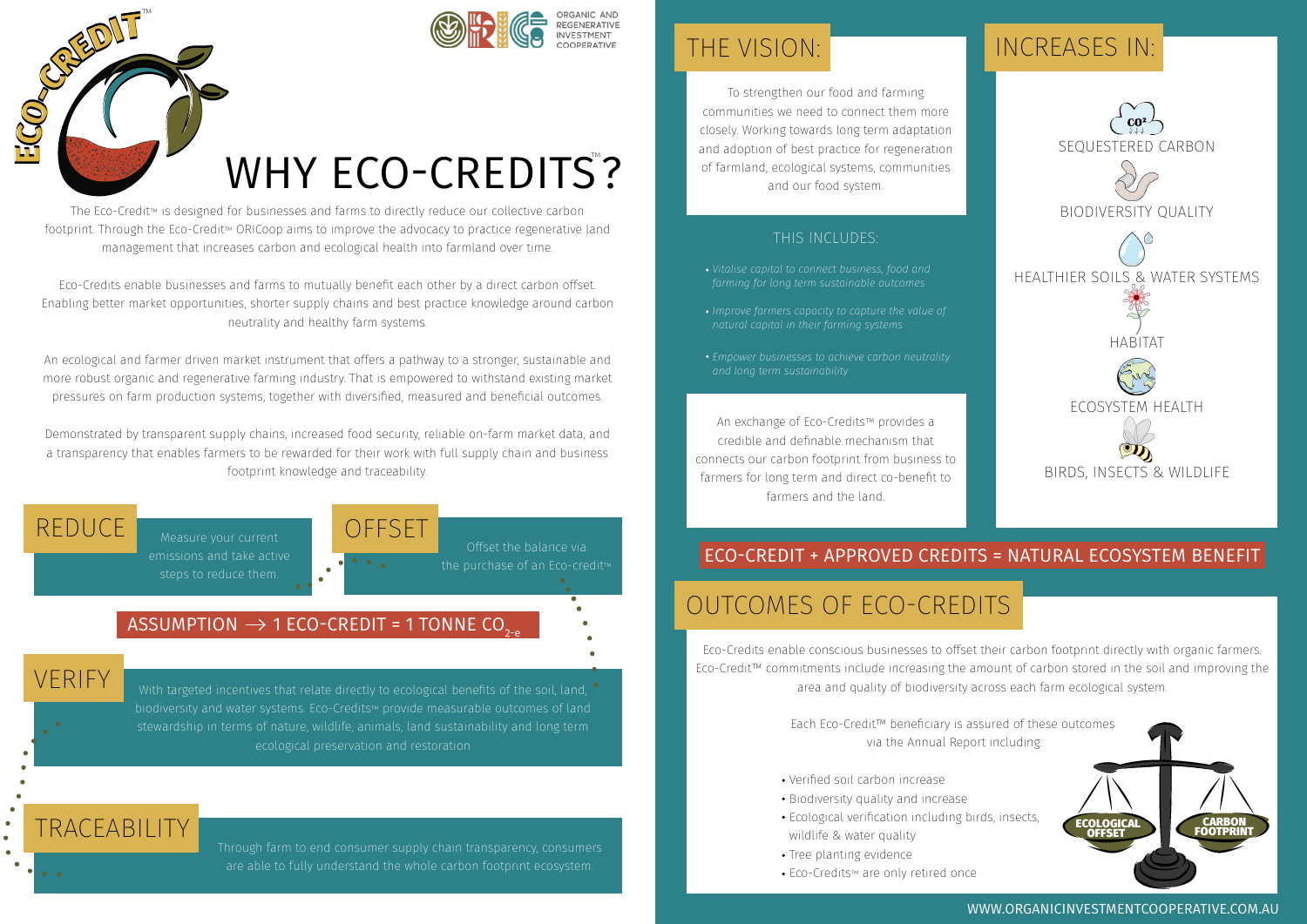



## ECO-CREDIT APPLICATION

On the application, insert the number of Eco-Credits you wish to apply for.

Eco-Credit applications must be in the name(s) of the business seeking the offset, company or other legal entities acceptable to the Company up to a maximum of two names per application.

You can become an ORICoop member online [HERE](http://www.organicinvestmentcooperative.com.au/). Upon confirmation of your order you will receive an invoice for payment

Please enter your postal address for records only. All communications from the Company's offset registry will be emailed to the person(s) as recorded with your application. You are responsible for notifying us of any changes to address, email or telephone number within 28 days of this change.

Please provide us with telephone numbers (including the person responsible) so that we can contact you if there is an irregularity in your Application Form.

If you have any questions on how to complete this Application please contact the Administrator on [admin@organicinvestmentcooperative.com.au](mailto:admin%40organicinvestmentcooperative.com.au?subject=I%20have%20a%20question%20about%20the%20Eco%20Credit%20Application%20Form)

## 1 ECO-CREDIT = 1 TONNE  $CO_{2-p}$

#### LODGEMENT OF APPLICATIONS:

Please email the completed Application Form to the following address to register your Eco-Credit application. Upon confirmation you will receive an invoice to complete your payment.

EMAIL (preferred) [admin@organicinvestmentcooperative.com.au](mailto:admin%40organicinvestmentcooperative.com.au%20%20?subject=Eco-Credit%20Application%20Form) 

By post - ORICoop Eco-Credit Application Level 5, The Causeway, 306 Collins Street, Melbourne, VIC 3000.

All receipts of ORICoop Eco-Credit applications will be via return email.

#### PAYMENT:

All Eco-Credit payments should be made to this account, using your business, surname or invoice as the reference.

ACCOUNT NAME: Organic & Regenerative Investment Cooperative BSB: 313140 ACCOUNT NUMBER: 1228 4496